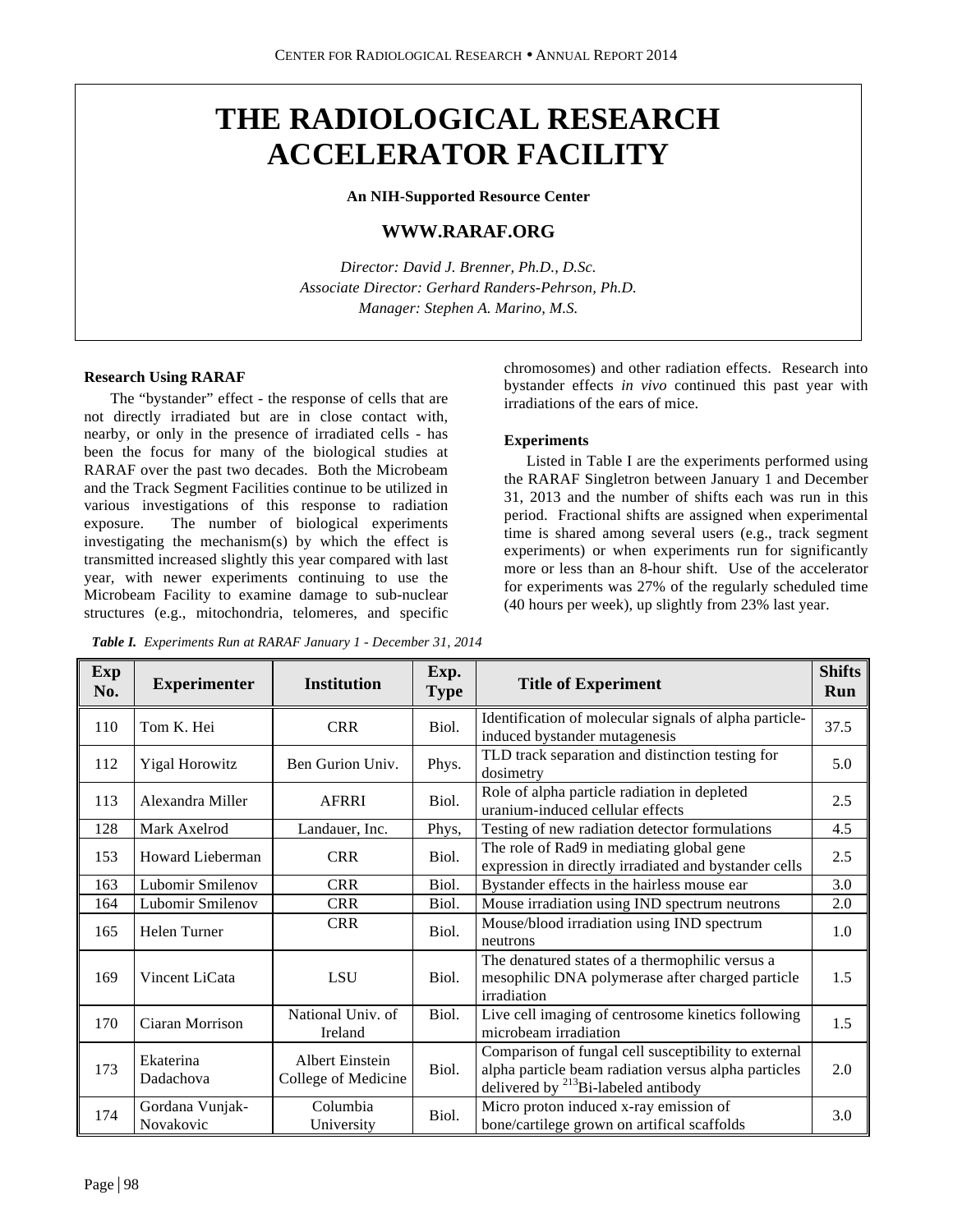Sixteen different experiments were run during the year. Four experiments were undertaken by members of the CRR, supported by grants from the National Institutes of Health (NIH), the National Cancer Institute (NCI), the National Institute of Allergies and Infectious Diseases (NIAID) and the National Institute of Biomedical Imaging and Bioengineering (NIBIB). Twelve experiments were performed by external users, supported by grants and awards from the Department of Energy (DoE), the Department of Defense (DoD), the NIH, the National Aeronautics and Space Administration (NASA), the National Science Foundation (NSF), the National Cancer Institute (NCI), the Economic Community Cooperation Programme, and internal funding from the Georgetown University Department of Radiation Medicine. Brief descriptions of these experiments follow.

A group led by Tom Hei of the CRR continued experiments investigating the effects of cytoplasmic irradiation and the radiation-induced bystander effect (Exp. 110). Using the Microbeam Facility, Jinhua Wu investigated mechanisms by which cytoplasmic stimuli modulate mitochondrial dynamics and functions in human small airway epithelial cells (SAECs). Their recent studies have shown that mitochondrial fragmentation induced by targeted cytoplasmic irradiation of human SAECs is mediated by up-regulation of dynaminregulated protein 1 (DRP1), a mitochondrial fission protein. To further explore the role of mitochondria in modulating the biological activities of high-LET radiation, autophagy in SAECs was examined. Autophagy was observed as early as 30 minutes after cytoplasmic irradiation with 10 alpha particles and peaked at 4 hours based on LC3B punctae formation (Fig. 1). Sequestration of free radicals by DMSO abolished the induction of LC3B punctae formation, suggesting that activation of autophagy is free radical dependent. Autophagy led to an increase of  $\gamma$ -H2AX foci that was dramatically reduced by choloroquine (CQ) or 3 methyladenine (3-MA), which are known inhibitors for autophagy. The DRP1 inhibitor mdivi-1 also significantly reduced autophagy, indicating that it plays a key role in activation of autophagy. DRP1 knockout HCT116 cells



*Figure 1. Mitophagy and non-selective autophagy mediated by cytoplasmic irradiation. Co-localization of autophagosome (LC3B labeled in green) and mitochondria (MitoTrackerRed) after cytoplasmic irradiation (4 hr). ctrl, control. CI, cytoplasmically irradiated.*

showed little or no autophagy after cytoplasmic irradiation, further confirming its role in autophagy induction. DRP1-dependent up-regulation of autophagyinitiating protein beclin-1 was also observed. Finally, a sustained activation of ERK was detected, suggesting potential involvement of the non-canonical MEK/ERK pathway in regulating autophagy in cytoplasmic irradiated cells.

Yigal Horowitz returned this year to continue his study of TLD dosimetry. The current experiment looks at the effects of track density on read out accuracy of TLD dosimeters. This work was performed on the Track Segment facility, delivering  ${}^{4}$ He ion (alpha) doses of several kGy to produce very high track density. The TLDs were returned to Yigal in Israel for study and development of plans for further experiments.

Alexandra Miller of the Armed Forces Radiobiological Research Institute (AFFRI) continued studies using the Track Segment Facility to evaluate depleted uranium (DU) radiation-induced carcinogenesis and other late effects using *in vitro* models and to test safe and efficacious medical countermeasures (Exp. 113). One objective of this study has been to determine if phenylbutyrate (PB), a histone deacetylase inhibitor and epigenetic effector, can mitigate neoplastic cell transformation induced by different qualities of radiation, and if so, to identify which adverse epigenetic mechanisms are involved in carcinogenesis and potentially reversed by PB. This also would be of interest for Space missions and alpha particle exposures from accidental releases. Track segment irradiations with <sup>4</sup>He ions were performed on human small airway epithelial cells (SAECs) and growth rate, transformation, and genomic instability were quantified. Irradiation of SAECs overcame contact inhibition and caused an increase in transformation frequency and induction of gene amplification, i.e., genomic instability. Treatment with PB following irradiation resulted in a significant suppression of transformation frequency and gene amplification. Studies are ongoing to evaluate the impact of PB treatment on changes in DNA methylation caused by irradiation with <sup>4</sup>He ions.

In a second part of the Miller study, rodent bone marrow stromal cells were irradiated and co-cultured with unirradiated hematopoietic progenitor cells (FDC-P1). The FDC-P1 cells were monitored for the ability to grow in agar to assess neoplastic transformation. The data have demonstrated that co-culturing irradiated bone marrow stromal cells with FDC-P1 cells causes an increase in neoplastic transformation of FDC-P1 cells that involves the process of cell-cell communication. Additional mechanistic studies have shown that antioxidant processes are also involved in the non-targeted effect in FDC-P1 cells. Further studies with this model are ongoing evaluating involvement of non-targeted effects in multiple exposures at low doses (5 cGy).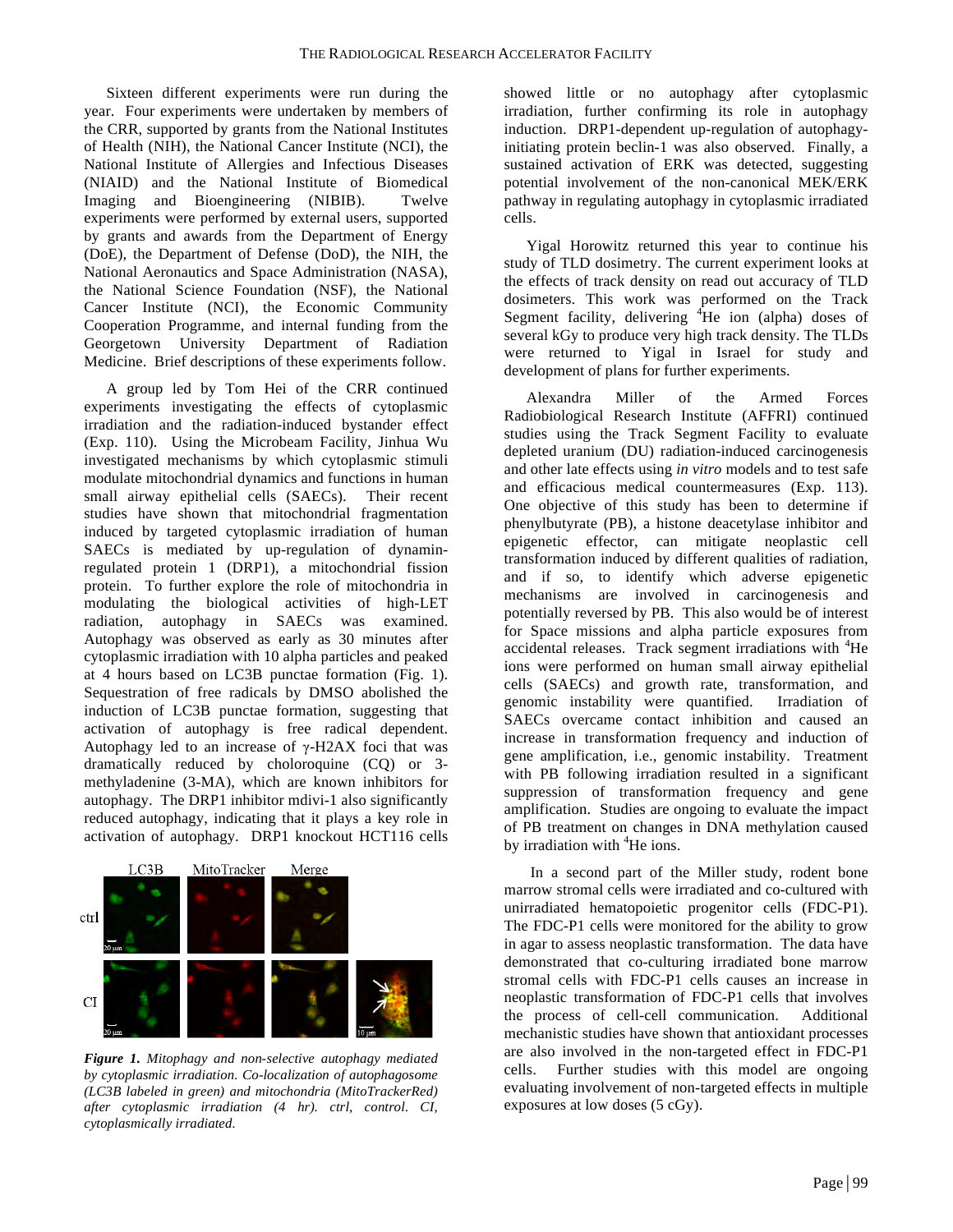Mark Axelrod from Landauer, Inc. continued to collaborate with our team in the development of dosimetry tools. The experiment this year was determining the dose response of new, proprietary film and chip dosimeters developed by Landauer. The work used our track segment facility to deliver proton and <sup>4</sup>He ion irradiations with different LET values ranging from 10 keV/um up to 125 keV/um to verify the range of sensitivity to particle irradiation of these dosimeters. Landauer is performing irradiations with gamma and x rays for comparison to our particle irradiations. The ultimate goal is for Landauer to be able to provide discriminated particle/EM dose characterization from a single film badge.

Howard Lieberman, Shanaz Ghandhi, Sunil Panigrahi, and Kevin Hopkins continued investigations of the effects of Rad9 on radiation-induced changes in gene expression in human cells directly irradiated or as bystanders (Exp. 153). Using shRNA against RAD9, the expression of RAD9 was knocked down in the human prostate cancer cell line DU145. The RAD9 knocked-down DU145 cells were seeded onto double-ring "strip" dishes (described above) and irradiated with  $4H$  ions using the Track Segment Facility. Both irradiated and bystander cells were of the same type and the signaling was through cellto-cell contact and also through factors released into the medium.

Additional irradiations were made using spacer dishes in which cells were plated on Mylar glued to a stainless steel ring and the ring was inserted into a standard track segment dish so that the cells on the ring were not in direct contact with the cells irradiated on the dish. In these experiments, the DU145 cells were irradiated, WPMY1 or prSMC cells were the bystander cells, and signaling was only possible through molecules secreted by the irradiated cells. After irradiation, bystander response was measured by the micronucleus assay. An increase in micronucleus count was observed in the RAD9 knockdown cells as compared to the parental cells, supporting a role for RAD9 in the radiation-induced bystander effect. Future studies will investigate the mechanisms involved in this process.

Lubomir Smilenov and Manuela Buonanno of the CRR are examining the bystander effect *in vivo*, irradiating mouse ears using the Microbeam Facility (Exp. 163). A special fixture has been designed and constructed in the CRR machine shop to position anesthetized mice so that a region on one ear can be irradiated with the microbeam, with the other ear serving as a control. The mouse ear has an average thickness of 250  $\mu$ m. A 3 MeV proton beam with a range of ~134 µm was defocused to a diameter of ~35 µm and scanned in a line a few mm long in order to irradiate a large number of cells. At chosen times after irradiation, mice were sacrificed and a punch of the ear was collected. Tissues were then fixed, paraffin-embedded and cut in 5-µm sections perpendicular to the direction of the charged particle

beam. As expected, cells in the epidermal layer opposite to the γH2AX-positive region, well beyond where the beam penetrated, did not exhibit foci. The average width spanned by γH2AX-positive cells exceeded 150 µm, however, significantly larger than the proton beam width. These results suggest that microbeam proton irradiation induced DNA damage in bystander cells *in vivo*. Ongoing experiments aim at investigating the kinetics of DNA repair focus formation and apoptosis in microbeamirradiated ears. Further, the biological effects of smallerdiameter proton microbeams will be investigated.

Lubomir Smilenov and Helen Turner both made use of our new improvised nuclear devise (IND)-spectrum neutron irradiation system to study the effects of INDspectrum neutrons on mice and human blood samples. This work was supported by the Columbia Center for Medical Countermeasures against Radiation (CMCR) for the development of biodosimetry approaches for a radiological event. Human blood samples were given up to 2 Gy of IND-spectrum neutron dose or 4 Gy of x rays using the Westinghouse orthovoltage x-ray system. Mice were irradiated with up to 2 Gy of neutrons, and comparison mice were given up to 4 Gy of x rays. Some mice were also given 1 Gy of neutrons and then an additional dose of x-ray to simulate a mixed field. The mice were sacrificed and blood was collected and scored for micronucleus and γH2AX foci to determine dose response. The results for this initial study will guide the future irradiations for the complete study of neutron exposures by the CMCR.

Vincent LiCata of Louisiana State University has continued his investigation into whether proteins from radiation resistant organisms are radiation resistant in isolation. This project examines homologous DNA binding proteins from organisms that live under very different conditions, one being the extremely radiationresistant bacterium Deinococcus radiodurans. Protein stability and function are assayed at different radiation doses to determine whether the DNA polymerase (and eventually other isolated proteins) from D. radiodurans are better able to withstand radiation exposure than are homologous proteins from non-radiation resistant organisms. In this study, the protein is spread evenly under a cover slip and irradiated using the Track Segment facility to doses of 5 and 10 kGy and then analyzed for fragmentation and DNA end rejoining capacity.

Ciaran Morrison of the National University of Ireland, in collaboration with Brian Ponnaiya, continued a study probing the mechanisms involved in unscheduled centrosome duplication after exposure to ionizing radiation at defined nuclear sites using the Microbeam Facility. Experiments using DT40 chicken lymphocytes were conducted to test the ability of the cells to adhere to a substrate, and to assess the viability of these cells over the time span proposed for the experiments (48 h). Cells were seeded onto poly L-lysine-coated 60 mm dishes and imaged for irradiation on the microbeam endstation.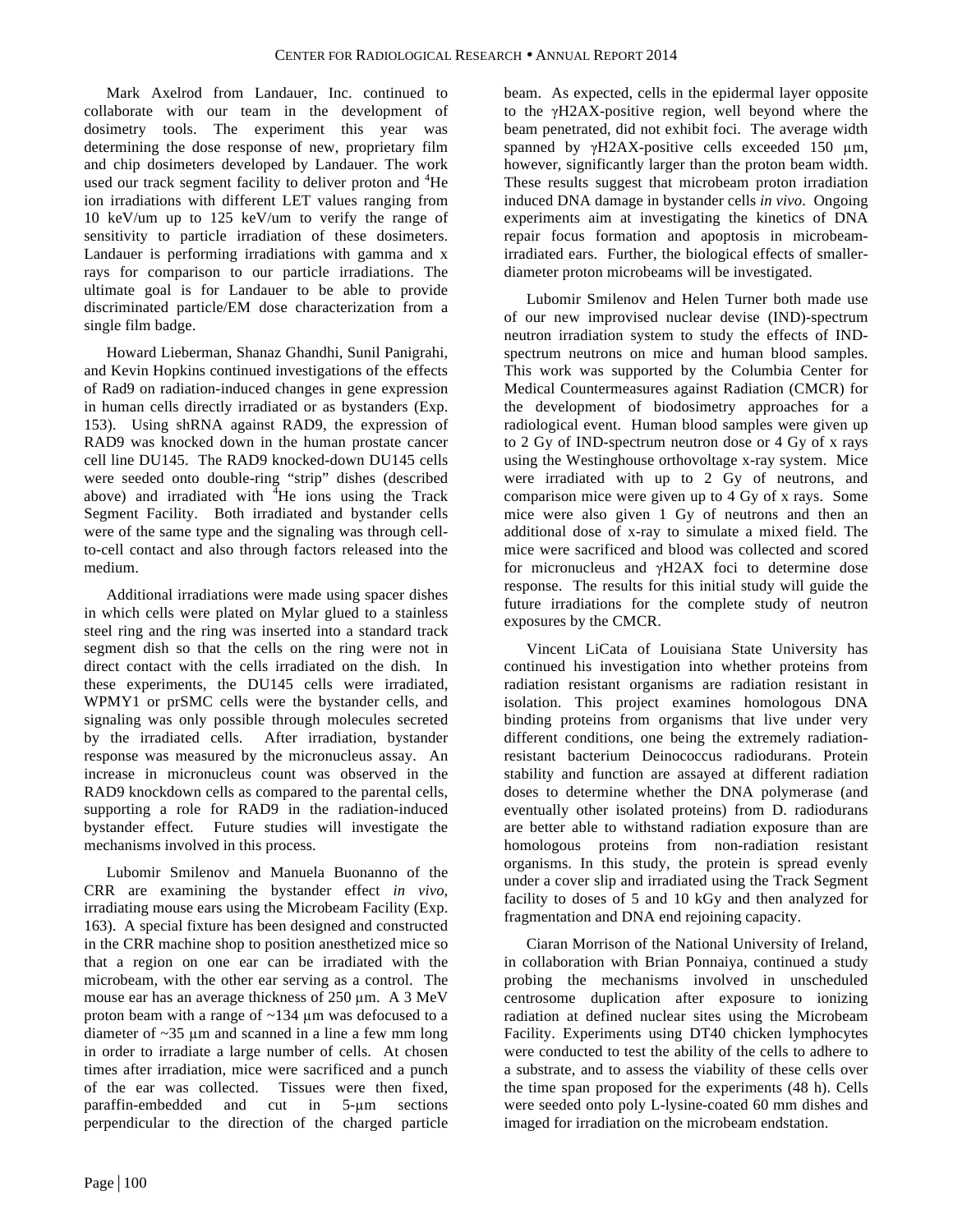

*Figure 2. C. neoformans clonogenic survival curves for external-beam α-particles (red symbols and line) and γ-rays (blue symbols and line). Different symbol shapes of each color represent independent repeat experiments. Curves represent best-fit linear-quadratic dose responses, and error bars are 95% confidence intervals.*

Ekaterina Dadachova at the Albert Einstein College of Medicine has been developing radioimmunotherapy (RIT) for treatment of Cryptococcus neoformans infections using <sup>213</sup>Bi-labeled antibodies specific to the cryptococcal capsule. She is performing a comparison of fungal cell susceptibility to external α-particle beam radiation versus α particles delivered by the bismuth-labeled antibodies (Exp. 173). Fungi grown to stationary phase in defined minimal medium were suspended in solution. As for other experiments, the solution was formed into a thin layer with a known uniform thickness under a cover slip. The fungi were irradiated with doses of 1 to 80 Gy of 125 keV/ $\mu$ m<sup>4</sup>He ions. Results so far (Fig. 2) indicate that: a) C. neoformans is more sensitive to external beam α particles than to external γ rays; b) α particles delivered by the capsule-binding antibodies may be more cytocidal to the C. neoformans cells than external beam α particles.

In addition to these experiments that use ionizing radiation, the ultraviolet (UV) microspot is being used by Kimara Targoff in the Division of Pediatric Medicine of Columbia University as an irradiation modality to observe the consequences of the ablation of single cells in the developing embryonic zebrafish heart (Exp. 162). Unlike the charged particle microbeams, the UV microspot only produces damage in the focal spot (approximately  $1 \mu m$ ) diameter, 1.5 µm long), thus producing minimal effect elsewhere along the beam path. Cardiomyocytes in the ventricles of the hearts of zebrafish embryos are transfected with red fluorescent protein (RFP). The exposure protocol involves imaging cells on the top ventricular surface of the heart, where the incident laser first transits the ventricle, in live embryos 52 hours post fertilization and identifying individual cell nuclei as



*Figure 3. Lateral views of control (panel A) and 4 and 24 hours post-UV irradiated (panels B and C respectively) Zebrafish embryos following immunostaining for Caspase 3 (green) and MF20 (red). MF20 was used to visualize the ventricles.*

targets. Each cellular target exposure is a sequence of three co-planar UV microspot scans over a 17.5 x 17.5  $\mu$ m<sup>2</sup> area about each cell nucleus. The incident laser wavelength is tuned to 700 nm (350 nm during twophoton absorption) and the total exposure energy per cell is 27 mJ, corresponding to 18 mW exposure power during the 1.5 s exposure time. Consequences of UV microspot damage are monitored by live imaging (Fig. 3), in situ hybridization, and immunostaining.

#### **Development of Facilities**

Development continued on a number of extensions of our irradiation facilities and capabilities for imaging and irradiating biological specimens:

- Focused particle microbeams
- Focused x-ray microbeam
- Neutron microbeam
- IND spectrum neutron source
- Advanced imaging systems
- Targeting and manipulation of cells
- New cell analysis tools
- Small animal systems

#### *Focused particle microbeams*

The electrostatically focused microbeam was consistently operated with a 1-2 µm diameter beam and 0.5 µm when called for by a particular experiment. We have continued the process of performing a test run of the microbeam system on the evening preceding an irradiation day. These test runs have become a vital point of development for new techniques and training of operators for the microbeam system.

The Super-Microbeam development continued with the design and purchase of the super conducting solenoid magnet from Cryomagnetics, Inc. We will be taking delivery of the magnet in 2015 and installing it during the summer. The construction of the scanning Stimulated Emission Depletion (sSTED) super resolution microscope extension was begun with the purchasing of the required optical components. The interface of the sSTED development with the multi-photon microscope was begun with a low power alignment laser with the full 2 W continuous wave (CW) laser to be purchased in mid-2015.

The permanent magnet microbeam (PMM) was used as a secondary charged particle microbeam endstation for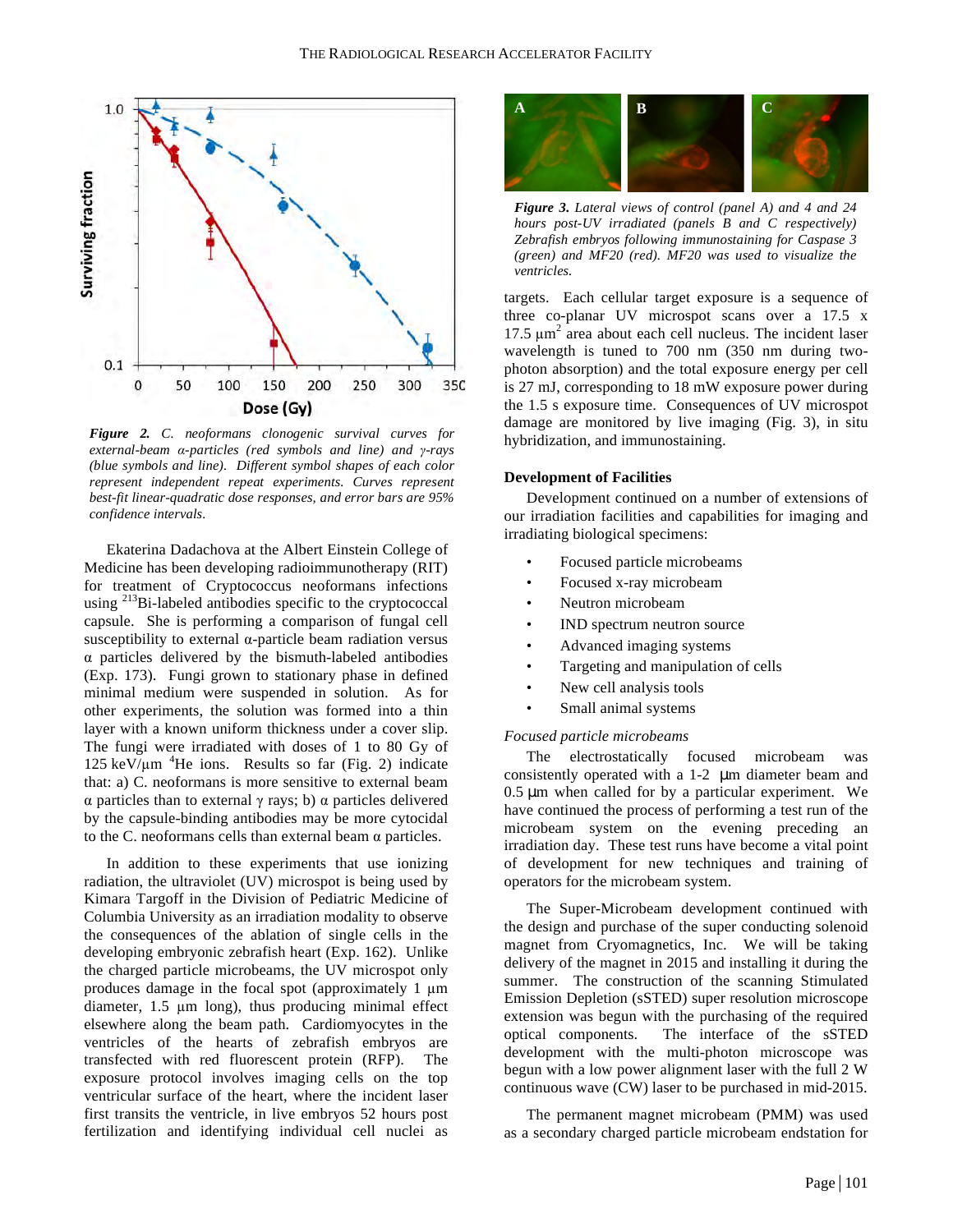the development of our Flow and Shoot (FAST) microfuildics irradiation system and the capillary electrophoresis (CE) system. The PMM has all of the irradiation capabilities of the electrostatic microbeam except the sub-micron beam spot size.

# *Focused x-ray microbeam*

The x-ray microbeam uses characteristic Ti Kα x rays (4.5 keV) generated by proton-induced x-ray emission (PIXE). PIXE produces a nearly monochromatic x-ray source (extremely low bremsstrahlung) of the characteristic target x-ray energy. This allows these x-rays to be focused using a Fresnel zone plate to a spot size of 5 µm from a proton beam size of ~50 um in diameter.

The x-ray microbeam is stationed at a dedicated horizontal beamline at RARAF with the x-ray beam focused up in the vertical direction with the same microscope and stage geometry used in the charged particle microbeam systems, allowing for easy intercomparison between the microbeam types.

## *Neutron microbeam*

The neutron microbeam at RARAF is the world's first neutron microbeam that can irradiate single cells. Incident protons near the reaction threshold (1.881 MeV) of the  ${}^{7}Li(p,n){}^{7}Be$  reaction generate neutrons that are severely forward coned in the laboratory frame of reference. By placing the target cells close to the lithium target it is possible to limit this cone to a single cell target. The Neutron microbeam uses a proton beam at 1.886 MeV focused to  $10 \mu m$  on the lithium target. This results in a neutron spot size at the cell targets of 36 µm diameter with neutron energies ranging from 10-50 keV and a dose rate of 27 mGy/min.

The neutron microbeam is located in the accelerator bay at RARAF on a dedicated horizontal beam line. The proton beam is focused using a single quadrupole quadruplet with the spot size measured using an ionization counter and a knife-edge occlusion measurement. The center of the proton beam, visualized using a thin scintillator, is the center of the neutron beam. The proton beam measurements are made with a thin



*spectrum neutron source*

Havar metal window, which is exchanged with the lithium target for diagnostics.

The neutron spot size is measured using CR-39 tracketch plastic coated with a thin layer of lithium carbonate heavily enriched with  ${}^{6}$ Li. The neutrons interact with the  ${}^{6}$ Li through the  ${}^{6}$ Li  $(2.8)^{3}$ Li reastion producing energetic g Li through the <sup>6</sup>Li(p, $\alpha$ )<sup>3</sup>H reaction, producing energetic  $\alpha$ and <sup>3</sup> H recoils that are easily observable as pits in the etched CR-39 using a microscope.

# *IND-spectrum neutron source*

The IND-spectrum irradiator, based on the neutron energy spectrum of the Hiroshima bomb, was completed in the past year and irradiations have begun for both whole blood (Fig. 4) and small animals.

This fast neutron irradiation source was designed to generate the neutron spectrum seen from the "Little Boy" atomic bomb at Hiroshima at 1.5 km from ground zero. This field is generated through the reactions  ${}^{9}Be(d,n)$ <sup>10</sup>B and  ${}^{9}Be(p,n){}^{\overline{9}}B$  using a mixed beam of monoatomic, diatomic and triatomic protons and deuterons. The RARAF Singletron uses a gas mixture of hydrogen to deuterium of 1:2, which feeds into the radio frequency plasma ion source. This irradiator is on the 0º beam line, as any bending of the beam to get to a target would separate the six different beams, preventing generation of the spectrum.

The neutron spectrum was verified using two proton recoil detection systems. A 2" diameter 2" thick liquid scintillator for energies  $>1$  Mev and a 1.5" diameter spherical gas proportional counter with 3 atmospheres of hydrogen gas for <1 MeV. Using MCNPX-PoliMi Monte Carlo simulations to calculate the exact response functions of the detectors, it is possible to reconstruct the spectrum from the readout of the detectors in the neutron field.

The dose rate has been calibrated to deliver 0.25 Gy of neutrons in 10 minutes (with a gamma-ray contribution of an additional 15%). This dose rate allows the delivery of 1 Gy in less than 1 hour and provides the opportunity to rotate animals or other samples to achieve dose symmetry.

# *Advanced imaging systems*

We continue to develop new techniques to obtain twoand three-dimensional images of cells, reduce UV exposure, and improve resolution.

#### Real-time imaging

Short-term effects that happen within seconds up to the first few minutes after irradiation set the stage for later effects. Real-time imaging and observation of the shortterm responses will give insight to experimenters into their end points. Techniques have been developed using our EMCCD camera and our fast switching SOLA LED light source to acquire images with several frames per second to observe the short-term effects of irradiation on *Figure 4. Irradiation of blood samples at the Hiroshima* a timescale of minutes to hours following irradiation.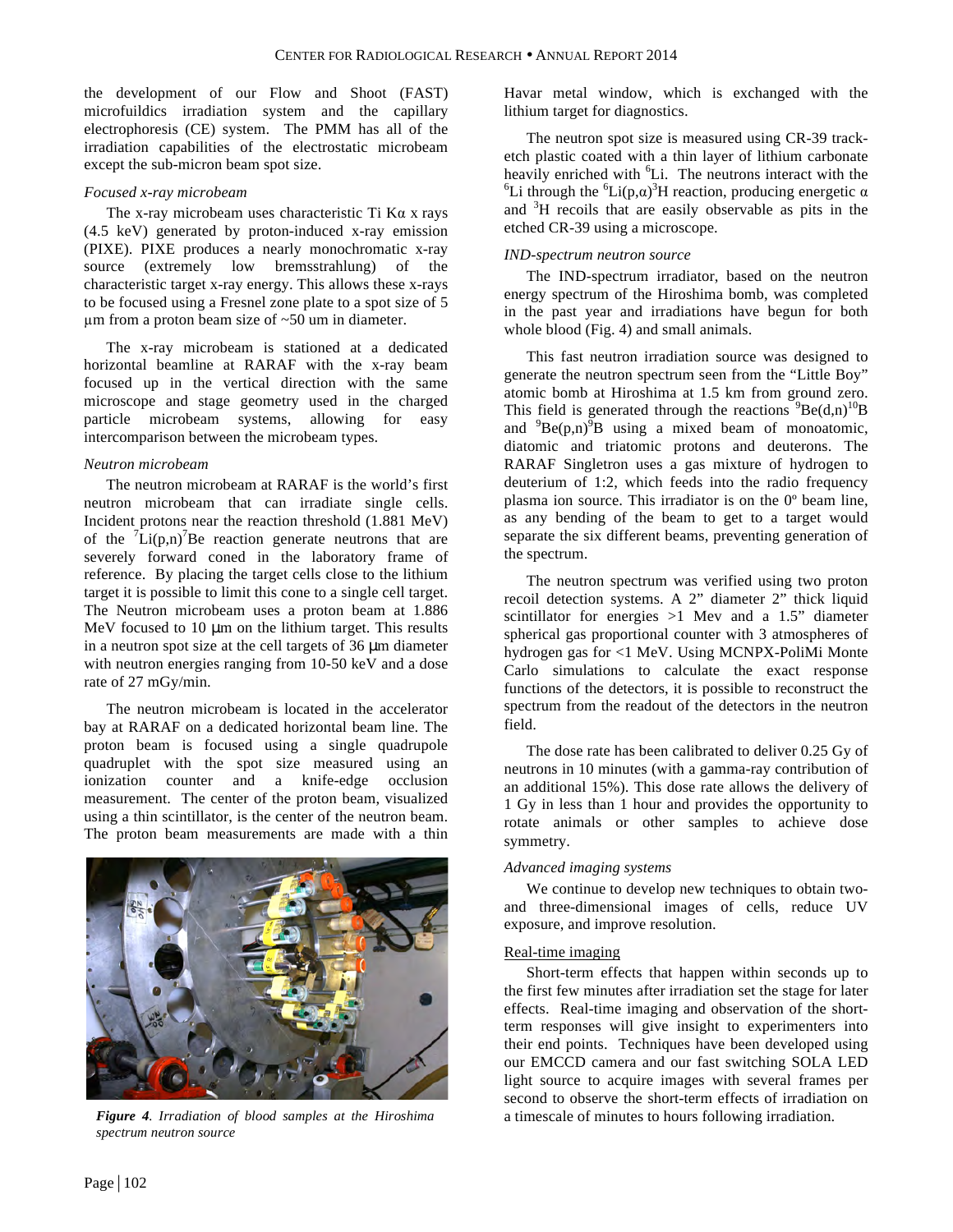# Multi-photon microscope with the UV microspot

The multi-photon microscope was developed several years ago and integrated with the charged particle microbeam irradiator. This microscope, through the long wavelength incident laser, allows in-depth imaging of 3D tissues and small animals, such as *c. elegans* and zebrafish embryos. This is achieved using the sectioning capability of the multi-photon effect, in which the photon density increases to generate constructive interference producing a 3D voxel of photons with half the original incident wavelength and twice the energy, which can locally excite fluorophores and/or produce other fluorescent effects (e.g. auto fluorescence and second-harmonic generation). This 3D voxel is then scanned through a single layer and stepped through the sample using the nanoprecision z-stage, generating a stack of 3D slices of the sample, which are reconstructed into 3D images.

By increasing the intensity of the laser, there can be a 3 photon interference at the area of constructive interference, resulting in a voxel of UV light with a third of the incident wavelength (and three times the energy). This is how we produce our UV microspot. The UV microspot can be used to induce damage within a 3D target. This UV microspot is currently being used to irradiate developing zebrafish embryo ventricles with Dr. Targoff (see above).

# **STED**

We are developing a Stimulated Emission Depletion (STED) super resolution microscope system with optical resolution of 70 nm in combination with out super microbeam to achieve compatibility between imaging resolution and beam spot size. The STED system at RARAF builds off the multi-photon microscope using it as the primary excitation laser. A second CW laser is added in parallel with the multi-photon laser. Using polarization optics, the second laser projects a donut shaped point spread function around the excitation spot of the multi-photon system. With proper selection of the second laser wavelength and sufficient intensity, the second laser will deplete the fluorescent states around the excitation spot allowing fluorescence to be produced only from the center of the donut, which will be reduced to nanometer sizes.

We have already shown that it is possible to perform STED imaging on live cells using a water immersion lens and the STED super resolution microscope at Dr. Liao's Lab in the Mechanical Engineering Department. This system, while not optimized for water immersion optics, gave a resolution of <100 nm.

We have completed the design of the STED system for RARAF and have begun purchasing the required optics. A small, low powered alignment laser with the correct wavelength was purchased to allow the construction and alignment of the STED system without the safety hazard presented by the higher power laser, which will be purchased in 2015.

#### *Targeting and manipulation of cells*

We have the capability to fabricate microfluidic devices in hard plastics, such as acrylic, and soft plastics, such as polydimethylsiloxane (PDMS). The micromilling machine installed at RARAF has software to produce parts designed using the Solid Works computeraided design (CAD) program. This system has been used to manufacture the single-cell dispenser and the microfluidics chips for the cell sorter and microFACS systems (described below). Several new microfluidic systems are being developed to target, manipulate and analyze cells.

# FAST

The Flow And ShooT (FAST) microfluidic irradiation system has continued in development. This system flows non-adherent cells, such as lymphocytes, though a microfluidic channel over the microbeam window where the Point and Shoot magnetic deflector tracks, targets and irradiates the cells as they pass the beam location.

The current design is for a PDMS microfluidic chip with a 200  $\mu$ m wide by 20  $\mu$ m deep channel to be vacuum coupled to the microbeam exit window. The channel is thin enough for particles to pass completely through the chip and into the gas ionization counter mounted on the microscope objective. The channel is imaged with 10's of frames per second for cell imaging, locating and tracking for inputs to the Point and Shoot irradiator. We have increased the analysis speed of this process and can track cells with flow rates up to 2 cm/second. The tracking prediction accuracy of the system is within 1.5 µm of the actual new position of the cells 95% of the time.

# Cell dispenser

Development of the automated cell dispenser has continued with further study of the electrical properties of the fluid channels, geometry of the detection elements and the design of the output channels to assist in the flow characteristics of the dispensing pulse. The basic design is cells flowing in a polymethyl methacrylate (PMMA) microfluidic channel approach a T intersection of channels. Immediately before the intersection are parallel electrodes that sense the cell by the change in the impedance of the fluid in the channel. When a cell is detected, a speed determination is made from the detection signal and a pulse is sent through the intersecting channel to dispense the cell out of the chip.

Work has been performed looking at the conductivity of the cell medium with the geometry of the impedance electrodes for detection of cells. This work continues with the optimal spacing of the electrodes for the media and flow rates to be determined ultimately by the throughput needs in terms of number of cells/minute.

The original design of the dispenser with a long delay output channel demonstrated that the dispenser with the sensor technology worked as theorized. The dispensing channel has been shortened and several designs are being tested for dispensing droplet size control and accuracy of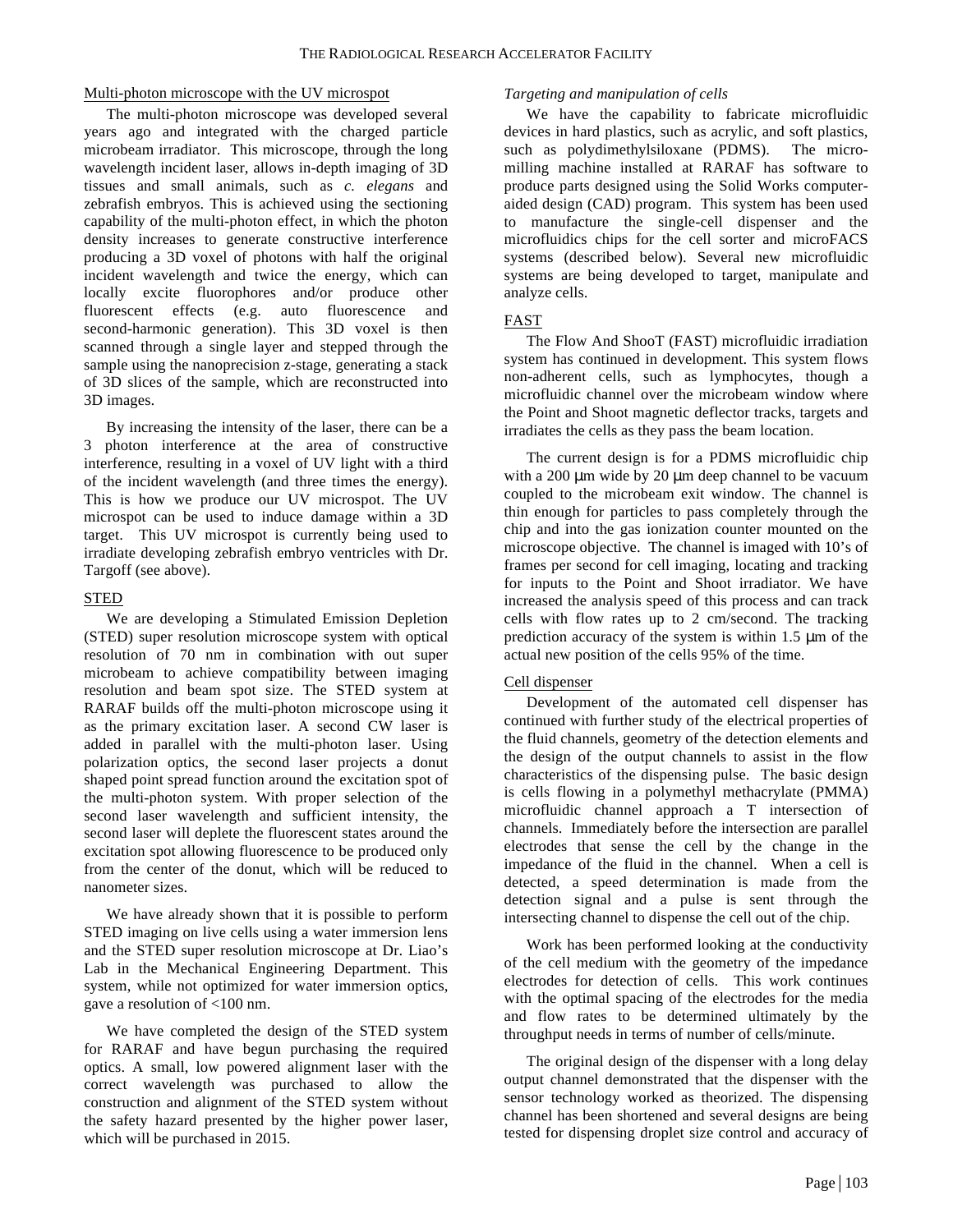dispensing. These design changes are required for optimization and integration into our other microfluidic devices.

# MicroFACS

Development of the microfluidic Fluorescence-Activated Cells Sorting (microFACS) system has continued to combine flow cytometry and sorting with our other microfluidic irradiation and dispensing technologies.

The microFACS system uses Dean vortex, drift flow focusing to entrain the samples into a sheath flow focused column for flow cytometry detection in the main channel. The sample is illuminated with a laser through fiber optic coupling, with the fluorescent output also detected through fiber optic coupling. The combination of fiber optics and microfluidics will allow for the microFACS to be coupled to the other microfluidic systems in close proximity to the microbeam endstations.

The primary development on the microFACS was the modeling using COMSOL Multiphysics (Fig. 5) and construction of different introduction arcs for the drift flow focusing. Longer input arcs allow for slow flow on the output channel without loss of focusing. The current design has a 180° arc with an output flow rate of 5 cm/sec. Ultimately, matching this speed to that of the FAST (currently 2 cm/sec) will allow for an integrated microfluidic sorting and irradiation system.



*Figure 5. COMSOL model showing the Dean flow focusing of the sample input. The color of the trajectories corresponds to the velocity: slower (blue) to faster (red). The arrows denote flow directions. The column diameter at the exit is 60*  $\mu$ *m.* 

# AMOEBA

Our Automated Microbeam Observation Environment for Biological Analysis (AMOEBA) is an automated system for precise regulation and control of environmental conditions for biological samples before, during, and after microbeam irradiations. The AMOEBA system will establish, maintain and change culture conditions (e.g. temperature, pH, pCO2, drug concentrations) as required by our microbeam users. This system will have automated feedback, fluid-flow control systems for all of the needed parameters through a distributed electronics control package.

The AMOEBA is being designed in two comparable systems: the standard AMOEBA for dish based microbeam experiments and the µAMOEBA for microfluidics based irradiation experiments. Initial testing has verified that we can control temperature  $(37 \pm 1 \degree C)$ and pH over long periods with minimal feedback circuitry. We have begun using these basic controls for monitoring cell kinetics involving DNA repair, cell-cycle progression and chromosomal domain dynamics.

## *New cell analysis tools*

## CE-LIF

We have begun the construction of our Capillary Electrophoresis – Laser Induced Fluorescence (CE-LIF) system to provide our users with the capability of measuring reactive oxygen species within individual cells immediately after irradiation. The nanoliter input volumes make this system ideal for single-cell, small-scale biochemical analysis.

The basic idea of CE is to take advantage of two superimposed flow modalities experienced by the analytes in a long, thin fused silica capillary: (1) Electrophoretic flow, responsible for separating the analytes of lysed cells by charge and Stokes radius; (2) Electroosmotic flow, which drives the buffer and analytes (regardless of polarity) toward the detector. The electroosmotic flow is much stronger than the electrophoretic flow, ensuring that all analytes will reach the detector. Coupled to CE, laserinduced fluorescence (LIF) provides highly sensitive detection, particularly for brightly fluorescent molecules.

Preliminary studies with our collaborator, Dr. Jonathan Sweedler from the University of Illinois (Urbana-Champaign) has demonstrated that single cell CE-LIF has sufficient sensitivity to measure radiation relevant endpoints (e.g. glutathione levels and oxidation of redox-sensitive dyes, such as DHR-123). These preliminary studies are guiding the development of the CE-LIF system for sensitivity at the RARAF Microbeam Facility.

#### Single-cell Raman spectroscopy

We plan a unique coupling of Raman spectroscopy with a microbeam irradiator to provide non-invasive, label-free identification and assessment of the distribution of bio- molecules and chemicals within a single cell in real time. Raman will allow for the determination of conformational changes to biomolecules resulting from radiation damage in live single cells in culture or 3D tissues before, during and after irradiation. This will be the first real-time coupling of Raman spectroscopy in conjunction with a microbeam irradiator.

The Raman spectroscopy system to be integrated with our Microbeam Facility will be a Renishaw InVia Raman spectroscopy system. An identical system is available in the Electrical Engineering Department on the Columbia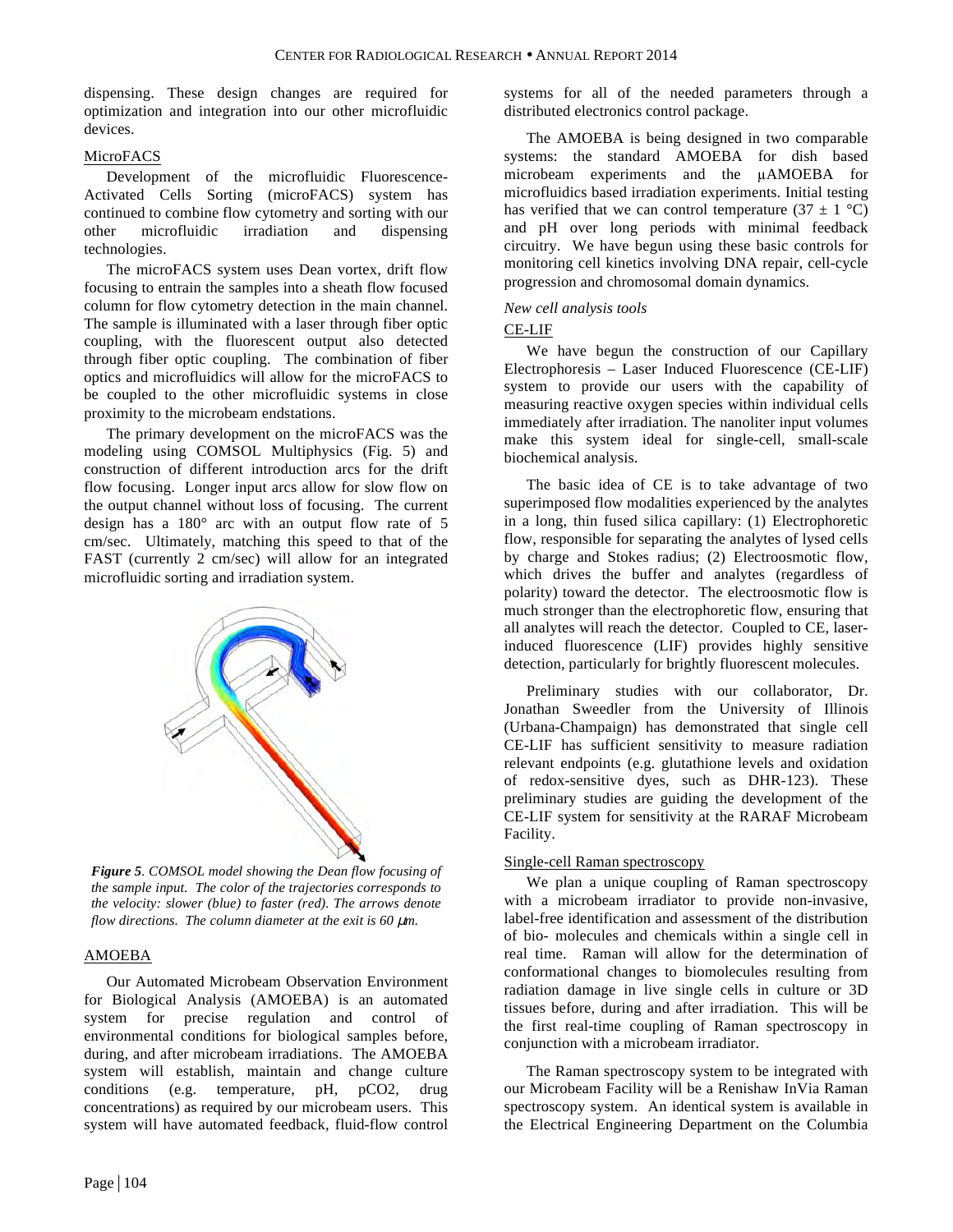University main campus, where we have acquire preliminary data and demonstrated the ability of the system to acquire data using water immersion optics. With this system, we have successfully measured the Raman spectrum of single cells in 3D full-thickness human skin models (MatTek Corp.).

#### *Small animal systems – Transgenic mouse model*

For many years now, investigations of radiationinduced bystander effects have been conducted in cell cultures and 3-D systems *in vitro*. The next logical step was to develop and implement microbeam irradiation protocols to study effects in living organisms. We have now developed a mouse ear model for *in vivo* bystander studies. With an average thickness of 250-300  $\mu$ m, this model can be used to investigate radiation-induced bystander effects with a 3-MeV proton microbeam having a range of 134 µm.

Using gentle suction, the ear of an anesthetized mouse is flattened onto the underside of a flat plate of a custommade holder. The flattened mouse ear is then placed over the microbeam port and cells along a line of the ear are irradiated with the proton microbeam. At chosen times after irradiation, mice are sacrificed and a punch of the ear is collected. Tissues are then fixed, paraffin-embedded and cut in 5-µm sections perpendicularly to the direction of the line of irradiation. The sections are then analyzed for biological endpoints (i.e., formation of repair protein foci, apoptosis) as a function of the distance from the irradiated line.

Using γH2AX focus formation assessed by immunohistochemical analysis as an endpoint, we found that proton irradiation induced γH2AX foci *in vivo* relative to controls. As expected, keratinocytes positive for γH2AX foci were observed in only one of the two epidermal layers of the mouse ear. Cells in the epidermal layer opposite to the irradiated γH2AX positive region did not exhibit foci. Assuming that the nuclei of mouse keratinocytes are 9-11 µm in diameter, a larger number of cells than expected showed foci. In a particular experiment, although the irradiated line was  $\sim$ 35  $\mu$ m wide, the average width spanned by γH2AX-positive cells exceeded 150 µm. These results suggest that microbeam proton irradiation induced DNA damage in bystander cells *in vivo*.

#### **Singletron Utilization and Operation**

Table II summarizes accelerator usage for the past year. The nominal Singletron availability is one 8-hour shift per weekday  $(\sim 248$  days per year), however the accelerator is frequently run well into the evening, often on weekends, and occasionally 24 hours a day for experiments or development. Total use for experiments and development this year was 50% of the regularly available day shifts.

Accelerator use for radiobiology and associated dosimetry was about 22% more than last year and about 2/3 the average for the last 5 years. About 71% of the use

for all experiments was for charged particle microbeam irradiations, 21% for track segment irradiations, and 8% for neutron irradiations. Approximately 25% of the experiment time was for studies proposed by external users, and 75% was for internal users.

On-line facility development and testing was about 29% of the available time, primarily for development and testing of the neutron microbeam and the IND neutron spectrum system, and for testing the charged particle microbeam prior to scheduled irradiations. This was about 15% less than the average for the last five years and about the same as last year due to an emphasis on development not requiring accelerator use.

The accelerator was opened once this year to replace the source bottle after 16 months of use.

*Table II. Accelerator Use, January 1 - December 31, 2014 Normally Scheduled Shifts*

| Radiobiology and associated dosimetry    | 27%   |
|------------------------------------------|-------|
| Radiological physics and chemistry       | 4%    |
| On-line facility development and testing | 29%   |
| Microbeam Training Course                | $1\%$ |
| Safety system                            | 2%    |
| Accelerator-related repairs/maintenance  | 5%    |
| Other repairs and maintenance            | $1\%$ |
| Off-line facility development            | 55%   |

# **Training**

# *REU*

Since 2004 we have participated in the Research Experiences for Undergraduates (REU) project in collaboration with the Columbia University Physics Department. This is a very selective program that attracts highly talented participants. For 9-10 weeks during the summer each student attends lectures by members of different research groups at Nevis Laboratories, works on a research project, and presents oral and written reports on his or her progress at the end of the program. Among other activities, the students attend a seminar about and take a tour of RARAF.

This year, Steven Harrellson from Missouri State University participated in the program and worked with Alan Bigelow on the study of radiation effects on hemoglobin in human blood analyzed using Raman spectroscopy.

#### *Microbeam Training Course*

The fourth annual RARAF microbeam training course "Single-Cell Microbeams: Theory and Practice" was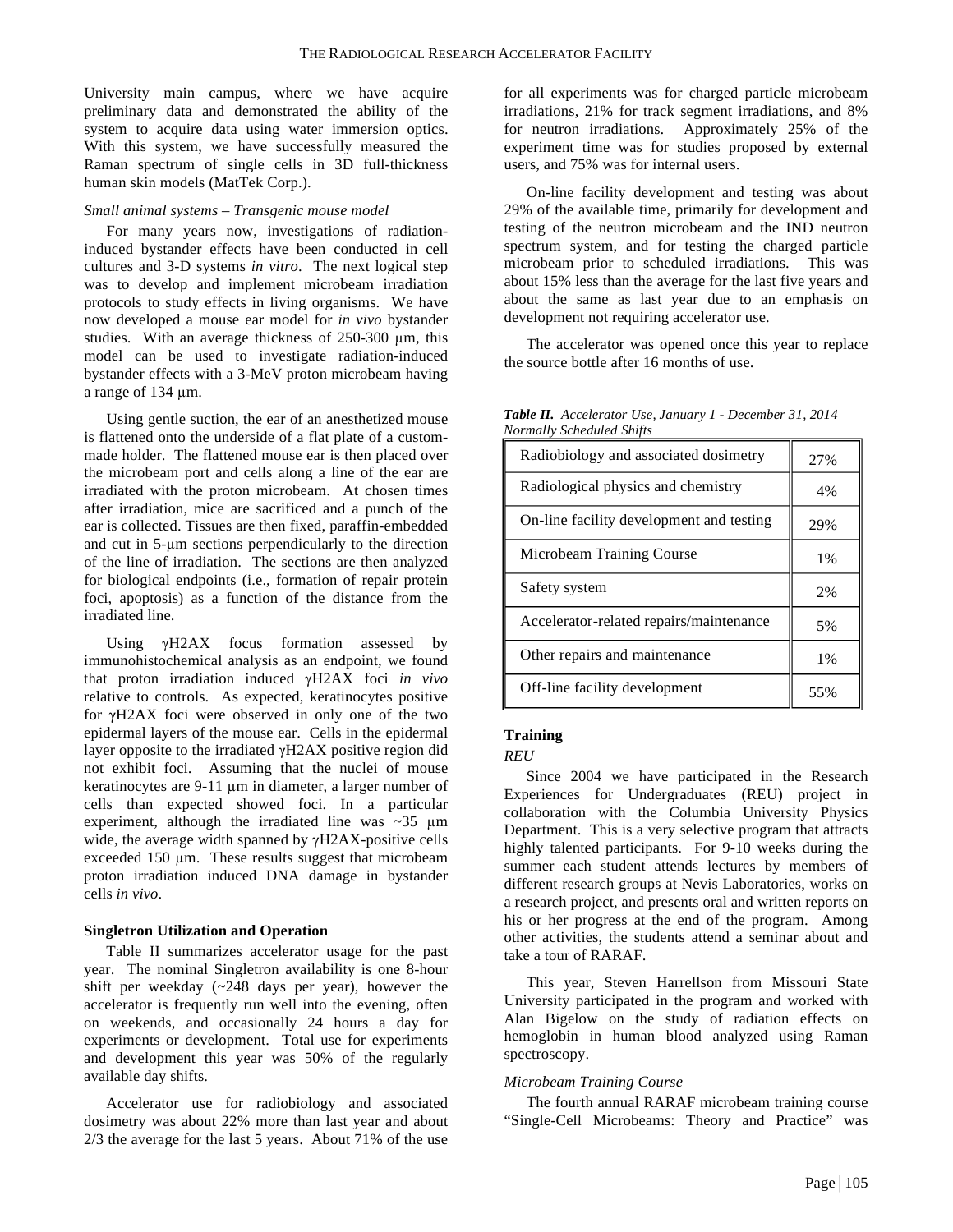given May 19-21, 2014. There were nine students, which is about the largest number we can reasonably handle.

Dr. Marcelo Vazquez of Loma Linda University Medical Center continued his service as Course Director. He has had significant experience from his prior employment at the NASA Space Radiation Laboratory (NSRL) at Brookhaven National Laboratory (BNL) where he helped establish the first NASA Space Radiation Summer School and ran the course for three years.

The microbeam training course was publicized by email notifications using the contact lists for the previous courses and the 2012 Microbeam Workshop and by announcements on the RARAF and the EURADOS web sites.

Applicants and Students

- We received 16 applications. The prospective students were from the U.S, Europe and Asia and, as in the previous courses, covered a wide range of educational levels.
- The nine applicants selected for the course are listed in Table III and shown in Fig. 6.
- As before, candidate selection was made by the RARAF Local Executive Committee, with scores applied based on a set of predetermined criteria.

Course

DAY 1:

- Followed essentially the same format as the first two courses, and featured a guest lecture by Dr. Eduoard Azzam from Rutgers University.
- As before, a live demonstration was given of the immediate production of a focus in cells with GFPtagged XRCC1 protein using the charged particle microbeam.

The day ended with a session on the planning and experimental design of microbeam irradiations.

DAY 2:

- Followed the format of last year with demonstrations, hands-on activities (Fig. 6), and intense debriefings.
- In addition, the students were tasked with designing an experiment based on their own scientific interest using knowledge obtained during the course to create a RARAF beam time request proposal.

DAY 3:

- Followed the format of the previous years, with lectures and group discussions and an in-depth tour of the x-ray, and neutron microbeams and the UV microspot.
- The lectures were followed by an intense discussion on user/facility interfacing.
- The students made presentations of their individual or team beam-time proposals for review and critique by the instructors.
- The course ended with an informal closing ceremony and the delivery of a certificate of completion to each student.

Each student took home a notebook containing copies of all the slides from the lectures as well as the instructions for all the physics and biology procedures that were demonstrated and that they had performed.

A virtual course created from the lectures and demonstrations from the past two years is described under "Dissemination" below. A paper on the design of and our experience with the training course was also published this year.

| Name                      | Position                                | <i>Affiliation</i>                                                                             |
|---------------------------|-----------------------------------------|------------------------------------------------------------------------------------------------|
| <b>Daniel Adjei</b>       | Ph.D. Student                           | Dept. of Physics, King's College, London                                                       |
| Alisa Kobayashi           | <b>Technical Staff Member</b>           | Research Development and Support Center, National Institute of<br>Radiological Sciences, Japan |
| <b>Nicolas Colangelo</b>  | MD/Ph. D. student                       | <b>Rutgers University – New Jersey Medical School</b>                                          |
| <b>Rugun Wu</b>           | <b>Primary Research</b><br>Experimenter | <b>Institue of Modern Physics, Chinese Academy of Sciences</b>                                 |
| Jörgen Elgqvist           | Researcher                              | Medical Radiation Physics/Lund Bioimaging Center, Lund<br>University                           |
| Maurizia Di Paolo         | <b>Fellowship Researcher</b>            | University of L'Aquila                                                                         |
| <b>Hakim Belmouaddine</b> | Ph.D. Student                           | Radiation Sciences and Biomedical Imaging, Univ. of<br>Sherbrooke, Quebec, Canada              |
| Pia Fredericia            | Ph.D. student                           | Center for Nuclear Technologies, DTU Risø, Roskilde, Denmark                                   |
| Velauthapillai Nivethan   | <b>Research Assistant</b>               | Institute of Medical Science, Univeristy of Toronto                                            |

| Table III. Students for the third RARAF Microbeam Training Course. |  |  |  |  |
|--------------------------------------------------------------------|--|--|--|--|
|--------------------------------------------------------------------|--|--|--|--|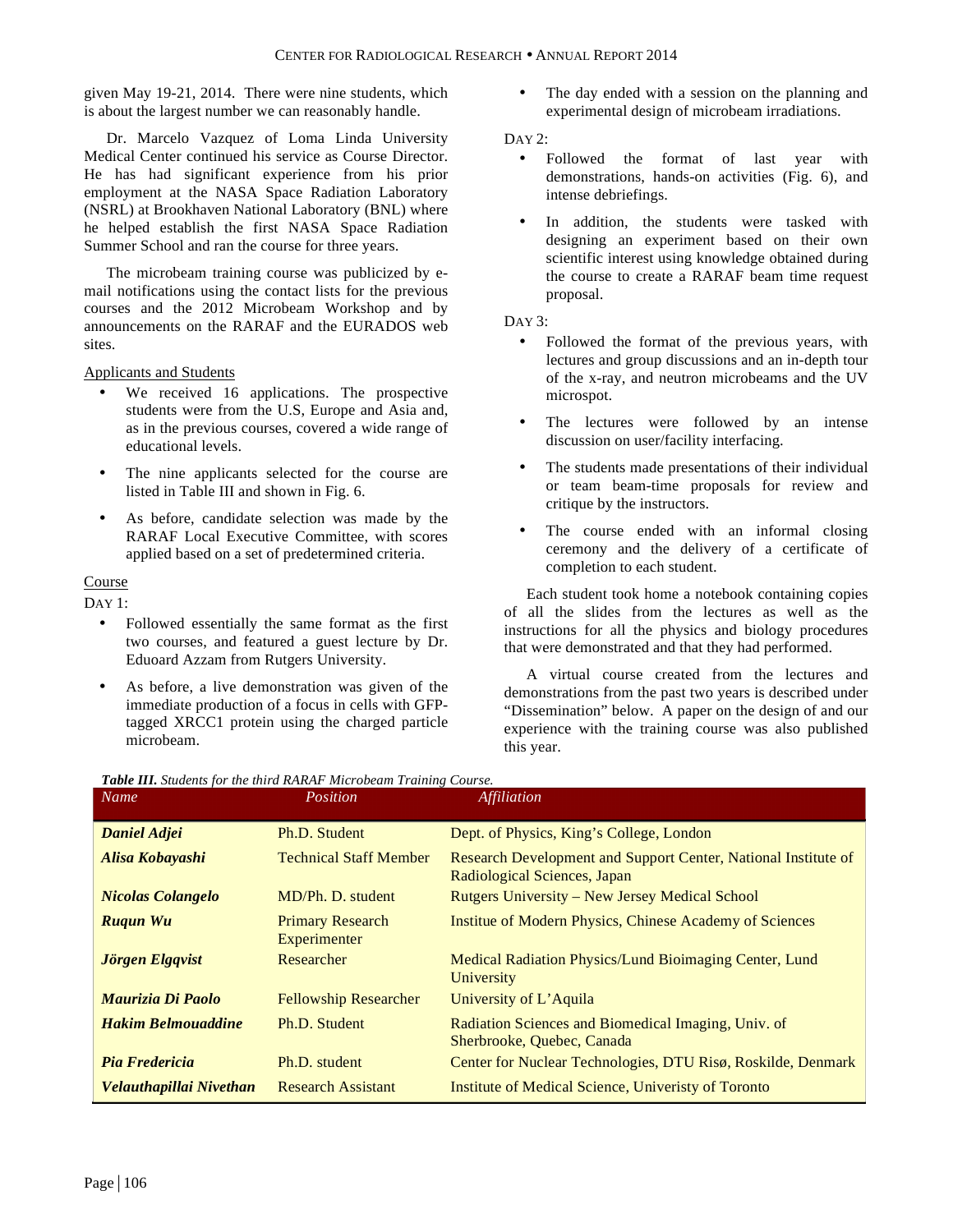

*Figure 6. Microbeam Training Course students engaging in hands-on training.*

#### *Group Training*

In addition to training individuals at RARAF, staff members also participate in training courses presented at other facilities as a means of introducing microbeam concepts and experiments to a broader audience. As for the past two years, Gerhard Randers-Pehrson lectured on "High/low LET microbeams" at the NASA Space Radiation Summer School, Brookhaven National Laboratory, Upton, NY, on June 11, 2014.

#### **Dissemination**

#### *Web site*

A new RARAF website design was created in 2013 to provide clear and effective presentation and improve access to content. Functional menus (including a home page rotating-picture menu) were designed to make navigation through the content easy and interesting, with a hierarchical structure from general information, suitable for a general or non-science audience, to more detailed technical content.

The site contains information on microbeams in general, as well as detailed technical information on our various microbeams; *in-vitro* and *in-vivo* endpoints that we use; details of available on-line and off-line imaging capabilities; microfluidic systems we are developing; other charged particle and neutron irradiation facilities available at RARAF; our on-line training course materials; publication lists; information on RARAF contacts and directions to the facility. The site is periodically updated to include new irradiation facilities, cell handling and analysis capabilities, publications and other information.

#### *Virtual training course*

We have developed an on-line virtual microbeam training course, based on the three-day microbeam training courses. This on-line course was designed to give interested physicists and biologists who could not attend in person a thorough introduction to microbeam technology.

The goal of the online course, as for the face-to-face course, is to facilitate a better understanding of how microbeams work, what experiments can be performed using a microbeam, why these experiments are of biological interest, and how to design / perform these experiments.

The on-line curriculum material consists of audio podcasts and the same handouts that the face-to-face students received. The audio of each podcast is synched with the accompanying PowerPoint slides (viewable on a video iPod, tablet, PC or Mac, or smart phone), as well as a PDF version of the slides. High-resolution video (720p, with audio) was also used to document demonstrations of all aspects of a microbeam experiment, from making microbeam dishes to irradiating cells and performing online analyses. After extensive editing, this resulted in about 4½ hours of video footage. Additional material is added to the on-line course for new course presentations or lecturers.

The on-line training course can be accessed through the RARAF YouTube channel (http://www.youtube.com/user/RARAFcourses), or through the RARAF website (www.RARAF.com). The videos can be viewed on any Internet-enabled device supporting YouTube format.

#### *Tours*

In addition to training students, tours of the Facility (Fig. 7) provide a general introduction to the research performed at RARAF and the irradiation facilities that are available. This year we gave tours to more than 30 scientists, students, and members of the public.

As an example, eleven high school seniors who had been offered priority admission to Columbia as physics majors, some of whom were Columbia I. I. Rabi Scholarship winners, toured RARAF in April along with Dr. John Parsons from the Physics Department at Nevis Labs.